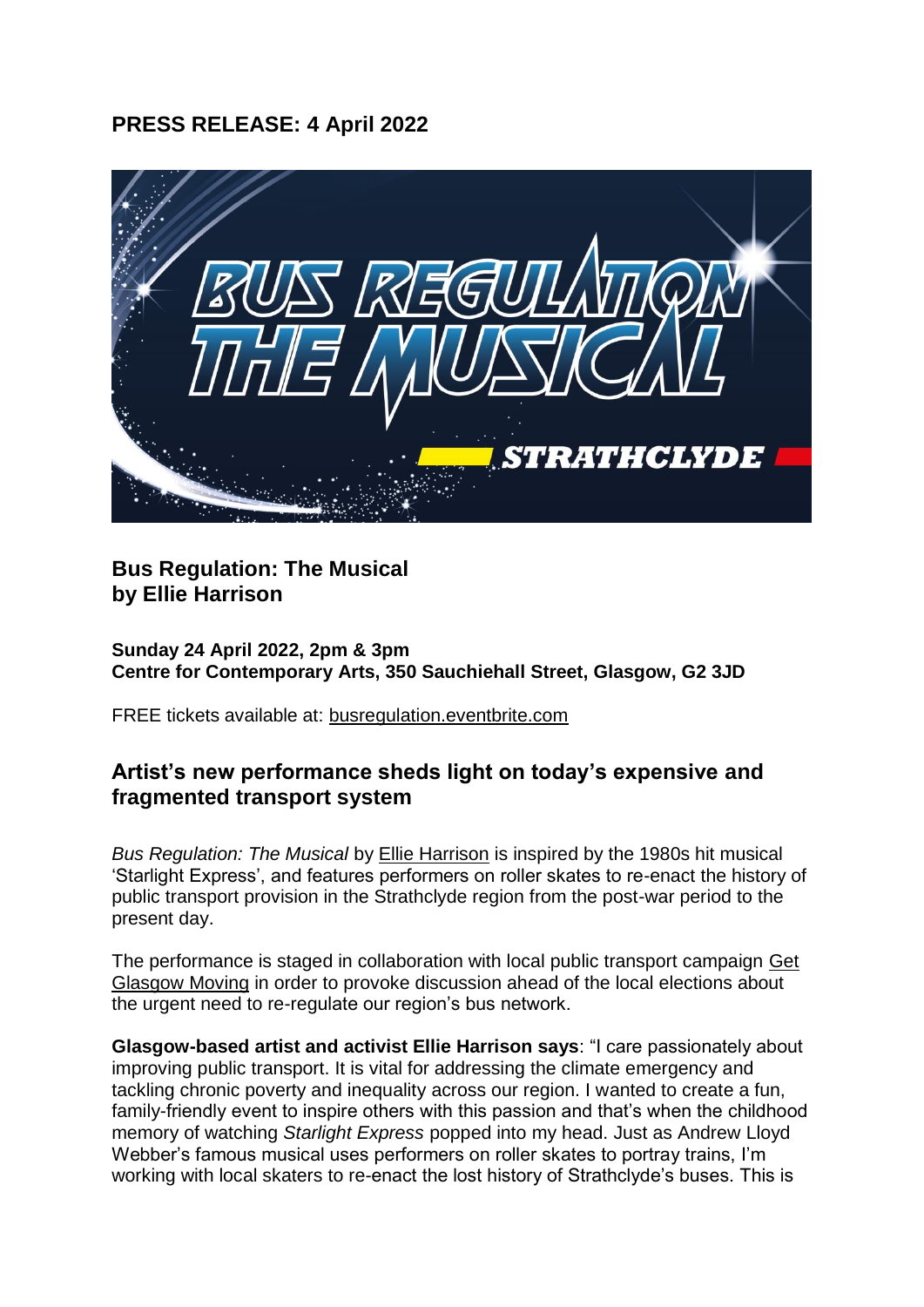an important history, as it clearly shows that proper governance and regulation is vital for making public transport work in the interests of our region's people".

Beginning with the municipal ownership of buses in the 1960s, through the 1968 Transport Act which created the Greater Glasgow PTE and the Trans-Clyde integrated system in 1979, *Bus Regulation: The Musical* will take audiences into the chaos caused by bus de-regulation in 1986, the numerous mergers & takeovers of the 1990s that followed, right up to the fragmented and expensive system we're left with as a result. The Musical concludes with a celebration of Get Glasgow Moving's [proposals to re-regulate our region's buses](https://www.getglasgowmoving.org/campaign/election2022/) in order to create a world-class, fullyintegrated and affordable public transport network fit for the 21st century.

### **Susan Galloway, volunteer campaigner with Get Glasgow Moving, says**:

"*Bus Regulation: The Musical* could not have come at a better time for the campaign. We have been ramping up the pressure on all political parties in advance of the local elections on 5 May, to demand that they commit to using the new powers in the Transport (Scotland) Act 2019 to re-regulate our region's bus network, and to set up a new publicly-owned bus company for the region to provide us with the same great service people enjoy in Edinburgh on Lothian Buses. We hope the Musical will be a fun way of informing people about the integrated public transport system Strathclyde used to have in the 1970s and early 1980s, how this was robbed from us through the misguided policies of de-regulation and privatisation, as well as inspiring them to join our fight to get it back!"

The Strathclyde Musical builds on the success of [Bus Regulation: The Musical](https://www.ellieharrison.com/busregulation/) (Greater Manchester) staged at Manchester Art Gallery in 2019 in collaboration with the [Better Buses for Greater Manchester](https://betterbusesgm.org.uk/) campaign. This paved the way for the Mayor's [historic decision](https://www.getglasgowmoving.org/news/manchester/) in March 2021 to proceed with re-regulating the region's bus network – the first UK city region to do so since 1986.

*Bus Regulation: The Musical* is produced by Emily Furneaux and stars Sharon Fraser as 'the Clippie' alongside skaters from Glasgow Roller Derby, Mean City Roller Derby and Sugar & Spin Skate Crew. It is supported by Creative Scotland, Hope Scott Trust, Climate Fringe and Take Me Somewhere.

#### **For further press information and to request images please contact: Emily Furneaux on 07983 499 868 or [emilytofurneaux@gmail.com](mailto:emilytofurneaux@gmail.com)**